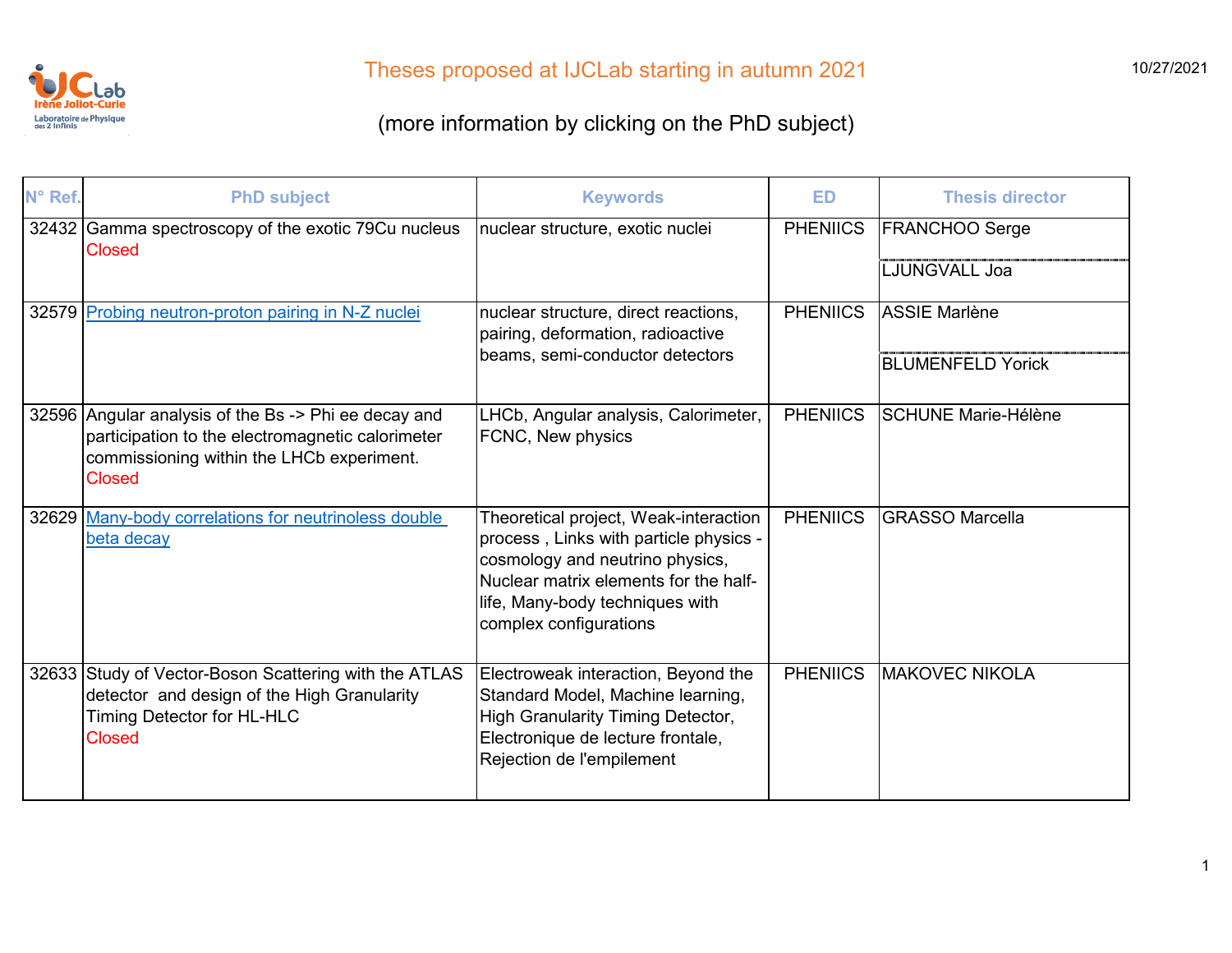

| 32635 Collectivity and shape coexistence in lanthanide<br>nuclei close to the proton drip-line<br><b>Closed</b>                                                                                                    | Nuclear structure, prompt and decay<br>spectroscopy, nuclear deformation,<br>fusion-evaporation reactions,<br>isomers, proton drip-line | <b>PHENIICS</b> | <b>ASTIER Alain</b><br><b>PETRACHE Costel</b> |
|--------------------------------------------------------------------------------------------------------------------------------------------------------------------------------------------------------------------|-----------------------------------------------------------------------------------------------------------------------------------------|-----------------|-----------------------------------------------|
| 32652 From Hot Universe to Dark Matter<br><b>Closed</b>                                                                                                                                                            | Early Universe, Dark Matter,<br>Astroparticle, Reheating, Inflation /<br>inflaton, Thermal equlibrium                                   | <b>PHENIICS</b> | <b>MAMBRINI Yann</b>                          |
| 32672 Nucleon structure studies at Jefferson Lab and the Hadron physics, Nucleon structure,<br>Electron-Ion Collider<br><b>Closed</b>                                                                              | Jefferson Lab, Electron-Ion Collider<br>(EIC)                                                                                           | <b>PHENIICS</b> | <b>NICCOLAI Silvia</b>                        |
|                                                                                                                                                                                                                    |                                                                                                                                         |                 | MUNOZ CAMACHO Carlos                          |
| 32712 Search for neutral nuclei : investigation of the 6-<br>neutron system                                                                                                                                        | multineutrons, Cluster quasifree<br>scattring reactions, Inverse<br>kinematics, Missing mass                                            | <b>PHENIICS</b> | <b>BEAUMEL Didier</b>                         |
| 32744 QCD corrections to quarkonium production in TMD<br>factorisation: applications to the LHC and EIC                                                                                                            | Quarkonium, QCD, Radiative<br>corrections, TMD factorisation                                                                            | <b>PHENIICS</b> | <b>LANSBERG Jean-Philippe</b>                 |
| 32755 Investigation of radiation effects in materials<br>implementing an integrated, experimental and<br>computational approach – Application to materials<br>for particle detector devices and for nuclear energy | Material science, irradiation effects,<br>modelling, experiments                                                                        | <b>PHENIICS</b> | <b>DEBELLE Aurélien</b>                       |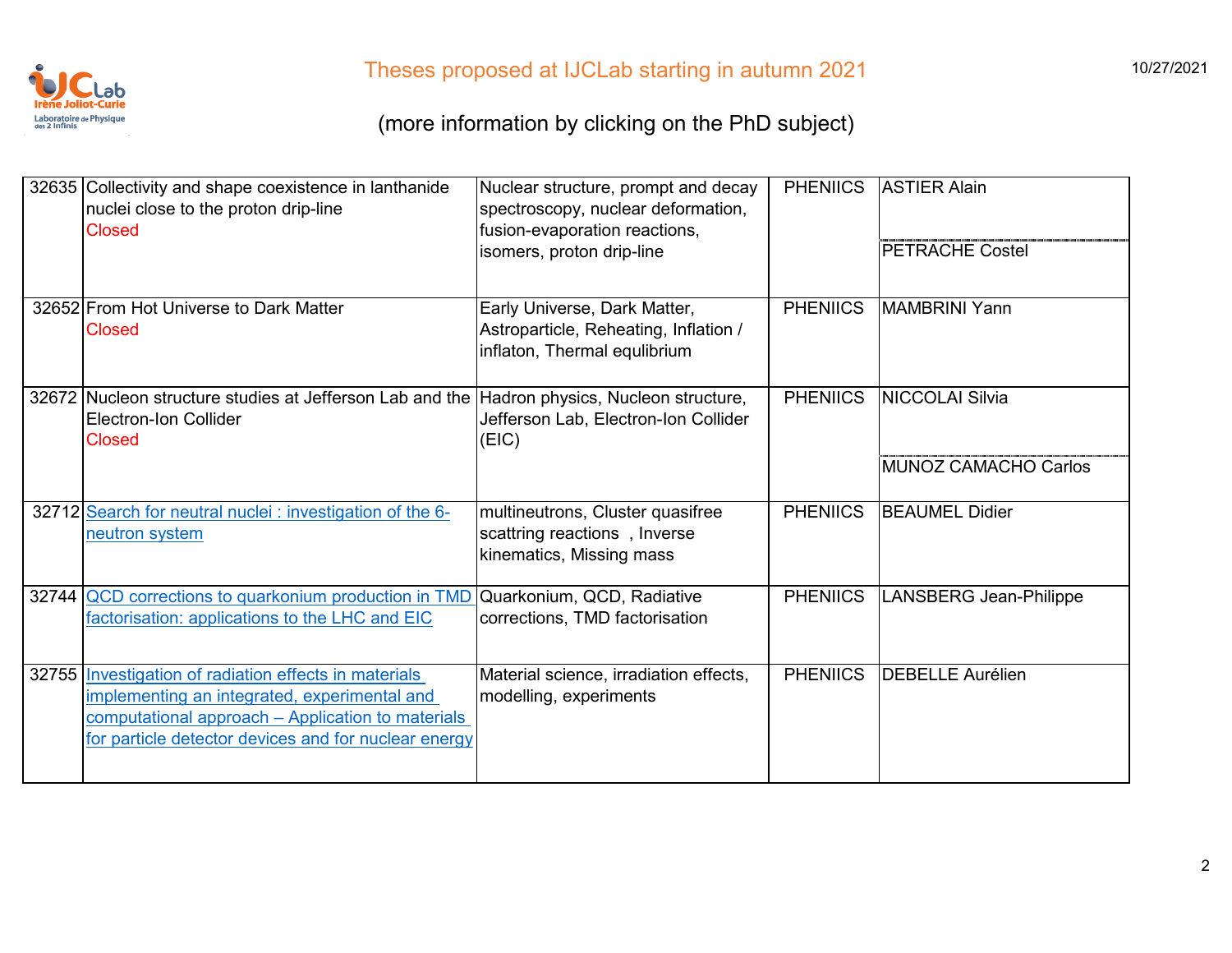

|       | 32818 Transport and interactions of high energy<br>electrons, photons and neutrons. Application to the Radiation protection<br>radiation safety of a 4th generation synchrotron<br>light source.<br><b>Closed</b> | Synchrotron, Radiation, Activation,                                                                                           | <b>PHENIICS</b>  | <b>DELERUE Nicolas</b>                                 |
|-------|-------------------------------------------------------------------------------------------------------------------------------------------------------------------------------------------------------------------|-------------------------------------------------------------------------------------------------------------------------------|------------------|--------------------------------------------------------|
|       | 32837 Constraints on new physics using Vector Boson<br><b>Scattering processes</b>                                                                                                                                | Particle Physics, LHC, ATLAS,<br>Vector boson scattering, Calorimetry                                                         | <b>PHENIICS</b>  | <b>MORANGE Nicolas</b>                                 |
|       | 32874 Etude de l'interaction entre les rayons cosmiques<br>et les poussieres interstellaires                                                                                                                      | interaction ion matiére, études<br>expérimentales                                                                             | <b>PHENIICS</b>  | <b>CHABOT Marin</b>                                    |
|       | 32894 Development of a wireless beta+ microprobe<br>based on pixellated CMOS technologies for in vivo<br>brain studies in freely moving rats<br><b>Closed</b>                                                     | PET imaging, nuclear<br>instrumentation, Monte Carlo<br>simulation, small animal imaging,<br>neuroscience, behavioral studies | <b>PHENIICS</b>  | <b>LANIECE Philippe</b><br><b>VERDIER Marc-Antoine</b> |
|       | 32942 Implementation of a monochromatic scheme for<br>the direct s-channel Higgs production at FCC-ee                                                                                                             | monochromatization, optics design,<br>beam-beam, beam dynamics<br>simulation, beamstrahlung                                   | <b>PHENIICS</b>  | <b>FAUS-GOLFE Angeles</b><br><b>ZIMMERMANN Frank</b>   |
| 33033 | Tensor field theory and stochastic differential<br>equations<br><b>Closed</b>                                                                                                                                     | Quantum field theory, Stochatic<br>quantization, Regularity Structures,<br>Random Tensors, Quantum Gravity                    | <b>PIF - 564</b> | <b>RIVASSEAU Vincent</b>                               |
|       | 33039 Superfluid fraction in the neutron-star inner crust                                                                                                                                                         | neutron stars, superfluidity                                                                                                  | <b>PHENIICS</b>  | <b>URBAN Michael</b>                                   |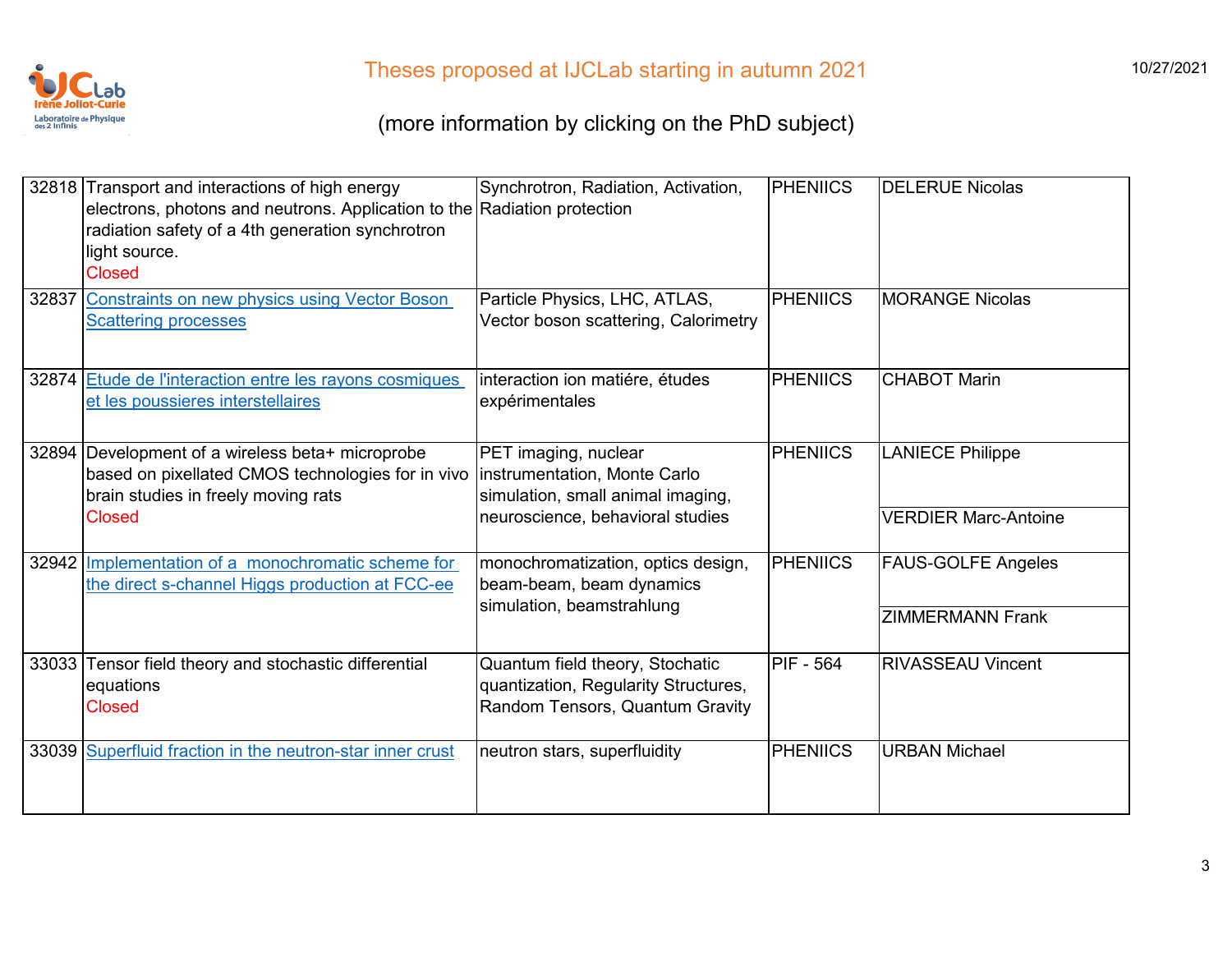

| 33045 Description ab initio of nuclear decay and break-up ab initio method, nuclear collisions,<br>during reactions in light nuclei. | nuclear theory                                                    | <b>PHENIICS</b> | <b>HUPIN Guillaume</b>     |
|--------------------------------------------------------------------------------------------------------------------------------------|-------------------------------------------------------------------|-----------------|----------------------------|
| <b>Closed</b>                                                                                                                        |                                                                   |                 | <b>GRASSO Marcella</b>     |
| 33055 Angular analysis of the Lb -> Lambda ee decay<br>within the LHCb experiment.<br><b>Closed</b>                                  | B-physics, Rare Decays                                            | <b>PHENIICS</b> | <b>SCHUNE Marie-Hélène</b> |
| 33066 Charmonium photoproduction in Pb-Pb collisions<br>with nuclear overlap measured with ALICE at the                              | photoproduction, ALICE,<br>charmonium, LHC, Quark Gluon           | <b>PHENIICS</b> | <b>MASSACRIER Laure</b>    |
| <b>LHC</b><br><b>Closed</b>                                                                                                          | Plasma, Quantum Chromodynamics                                    |                 | <b>HADJIDAKIS Cynthia</b>  |
| 33094 Measurements of Neutrino Properties with DUNE<br>experiment                                                                    | Neutrino, DUNE, PMNS Matrix,<br>Instrumentation, Data Analysis    | <b>PHENIICS</b> | <b>CAVALIER Fabien</b>     |
| 33099 Measurement of the gamma angle with the<br>Lambda b -> D0 p K at the LHCb experiment<br><b>Closed</b>                          | CP violation, flavour physics, LHCb<br>experiment, beauty, baryon | <b>PHENIICS</b> | <b>ROBBE Patrick</b>       |
| 33103 Luminometer for the LHCb experiment at CERN<br><b>Closed</b>                                                                   | luminosity measurement, Cherenkov<br>light detector               | PHENIICS        | <b>BARSUK Sergey</b>       |
| 33115 Beating the Standard Quantum Limit for the<br>gravitational wave detector Advanced Virgo                                       | ondes gravitationnelles, squeezing,<br>optique quantique          | <b>PHENIICS</b> | <b>LEROY Nicolas</b>       |
| 33122 Search for CP violation in tau decays with the<br><b>Belle II detector</b>                                                     | violation de CP, lepton tau                                       | <b>PHENIICS</b> | <b>MARTENS Aurélien</b>    |
|                                                                                                                                      |                                                                   |                 | LE DIBERDER François       |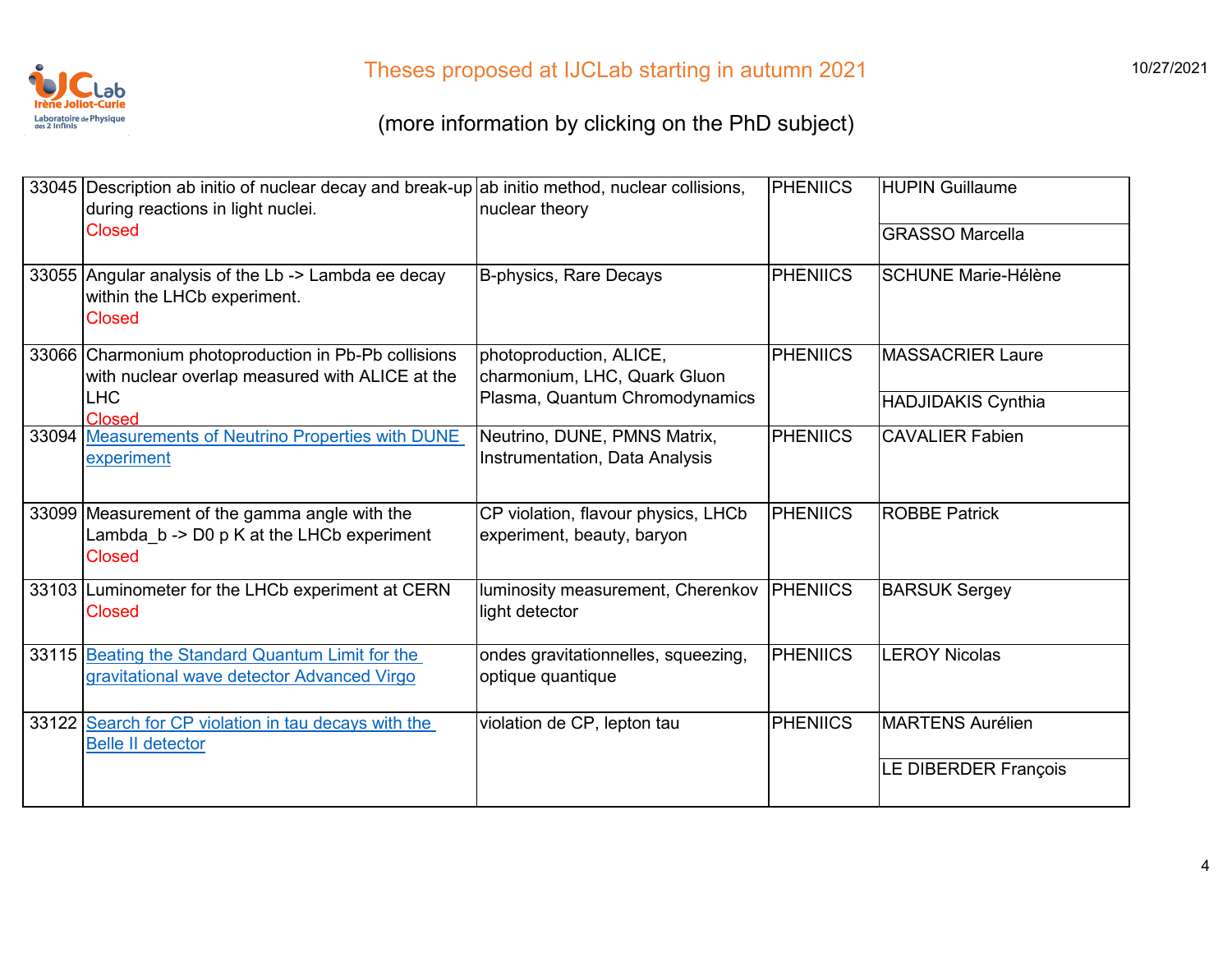

|       | 33126 Impact of photometric calibration on rubin<br>telescope (LSST) performance                                                                            | Large scale structure, Telescope,<br>Calibration, Holography,                                                | <b>PHENIICS</b> | DAGORET-CAMPAGNE Sylvie |
|-------|-------------------------------------------------------------------------------------------------------------------------------------------------------------|--------------------------------------------------------------------------------------------------------------|-----------------|-------------------------|
|       |                                                                                                                                                             | Spectroscopy, Photometry                                                                                     |                 | <b>MONIEZ Marc</b>      |
|       | 33139 Astrophysics via mass spectrometry of exotic nuclides at<br><b>CERN and ALTO</b>                                                                      | astrophysics, nuclear structure,<br>radioactive beams, ion traps,<br>precision measurements                  | <b>PHENIICS</b> | <b>LUNNEY David</b>     |
|       | 33148 Study of neutron/gamma competition in the de-<br>excitation process of fission fragments                                                              | gamma spectroscopy, neutron<br>spectroscopy, GEANT4 simulation,                                              | <b>PHENIICS</b> | <b>LEBOIS Matthieu</b>  |
|       |                                                                                                                                                             | fission process                                                                                              |                 | <b>VERNEY David</b>     |
|       | 33156 Study of prompt and delayed gamma/neutron<br>emission in nuclear fission                                                                              | Fission, Spectroscopy, Nuclear,<br>Reactions, Neutrons, Gammas                                               | <b>PHENIICS</b> | <b>WILSON Jonathan</b>  |
|       | <b>Closed</b>                                                                                                                                               |                                                                                                              |                 | <b>CHARLES Gabriel</b>  |
| 33160 | The energy spectrum of cosmic rays at the highest Energy reconstruction, cosmic rays,<br>energies in the light of the composition with<br><b>AugerPrime</b> | composition, universality                                                                                    | <b>PHENIICS</b> | <b>YVON Isabelle</b>    |
|       | 33161 Development and characterization of a prototype<br>detector based on emerging liquid opaque                                                           | Instrumentation, LiquidO, ionising<br>radiation detection, scintillation                                     | <b>PHENIICS</b> | <b>HULL Giulia</b>      |
|       | scintillator technology<br><b>Closed</b>                                                                                                                    | detection, neutrinos and rare decay<br>physics                                                               |                 | <b>CABRERA Anatael</b>  |
|       | 33165 Study of lanthanide ion complexation with<br>hydroxamic acid ligands for nuclear medicine<br>applications                                             | radionuclides, lanthanides, terbium,<br>hydroxamic acid ligand,<br>complexation, thermodynamic<br>parameters | <b>PHENIICS</b> | <b>SLADKOV Vladimir</b> |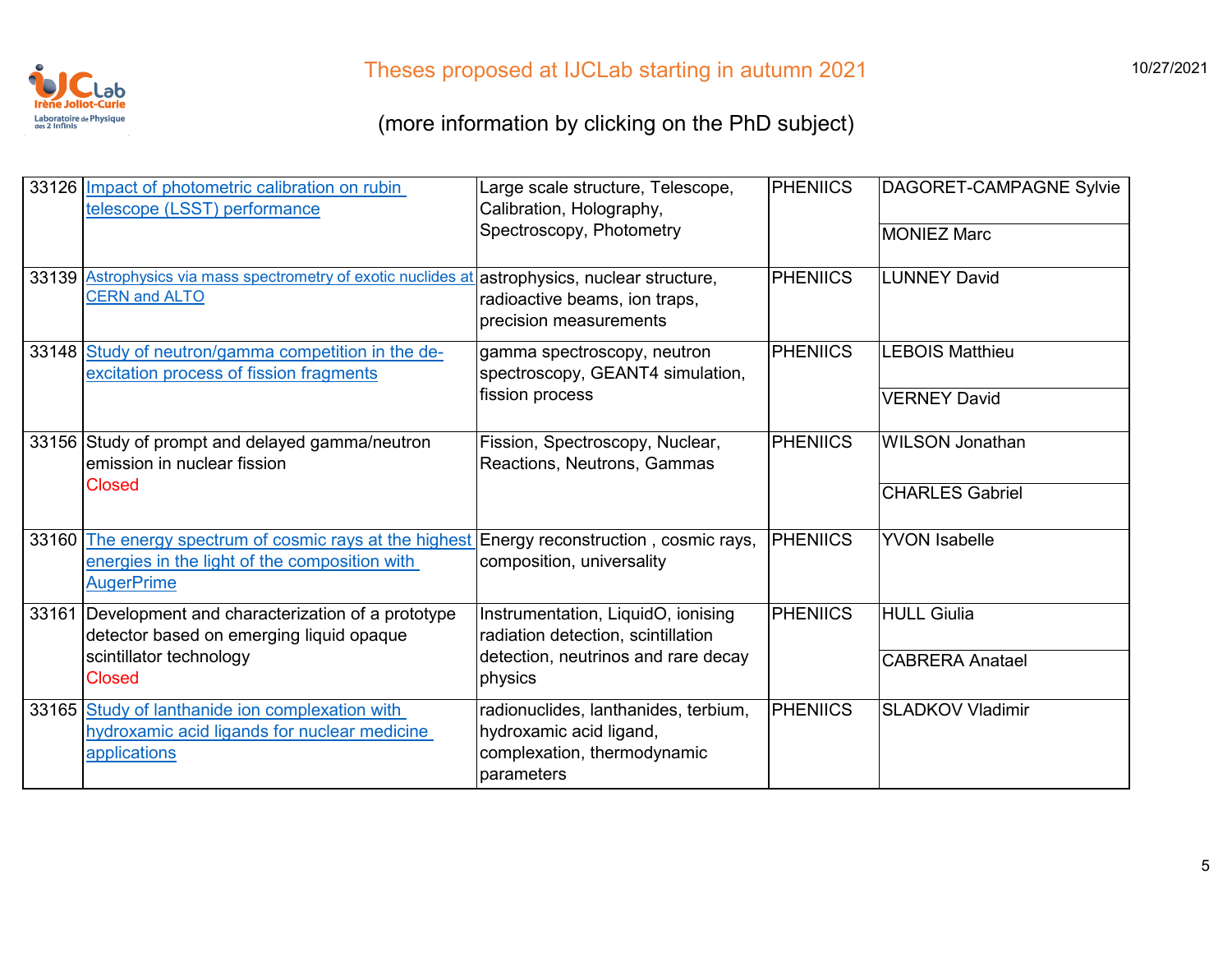

| 33167 Inflation: phenomenological study and preparation<br>of the LiteBIRD space mission<br><b>Closed</b>                            | Supersymmtry, Inflation, Cosmology,<br>Cosmic Microwave background                                                 | <b>PHENIICS</b> | <b>HENROT-VERSILLE Sophie</b>   |
|--------------------------------------------------------------------------------------------------------------------------------------|--------------------------------------------------------------------------------------------------------------------|-----------------|---------------------------------|
| 33170 Development of novel cryogenic detectors for<br>coherent elastic nucleus-neutrino scattering and<br>direct dar matter searches | <b>Coherent Elastic Nucleus-Neutrino</b><br>Scattering, Dark Matter, Ge<br>cryogenic detectors                     | <b>PHENIICS</b> | <b>MARNIEROS Stefanos</b>       |
| 33173 Solutions of the Flavour Problem through Effective<br><b>Theories</b><br><b>Closed</b>                                         | Particle physics, Theoretical physics,<br>Flavour physics, Effective field<br>theories, b physics, Beyond Standard | <b>PHENIICS</b> | <b>DESCOTES-GENON Sebastien</b> |
|                                                                                                                                      | <b>Model Physics</b>                                                                                               |                 | <b>SUMENSARI Olcyr</b>          |
| 33185 21 cm Intensity Mapping: Tianlai &<br>PAON4/IDROGEN                                                                            | Cosmology, Dark Energy, Radio<br>interferometry, Intensity Mapping,                                                | <b>PHENIICS</b> | <b>ANSARI Réza</b>              |
| Baryon Acoustic Oscillations (BAO's)                                                                                                 |                                                                                                                    |                 | <b>PERDEREAU Olivier</b>        |
| 33406 Heavy Photon Search with the HPS experiment at<br><b>Jefferson laboratory</b>                                                  | Particle physics, Heavy photon                                                                                     | <b>PHENIICS</b> | <b>DUPRE Raphael</b>            |
| 33540 Optimization of a pulsed Inverse Compton X-Ray<br>Source on an electron linear accelerator                                     | X ray source, Inverse Compton,<br>laser, Optics, Electron beam                                                     | <b>PHENIICS</b> | <b>DELERUE Nicolas</b>          |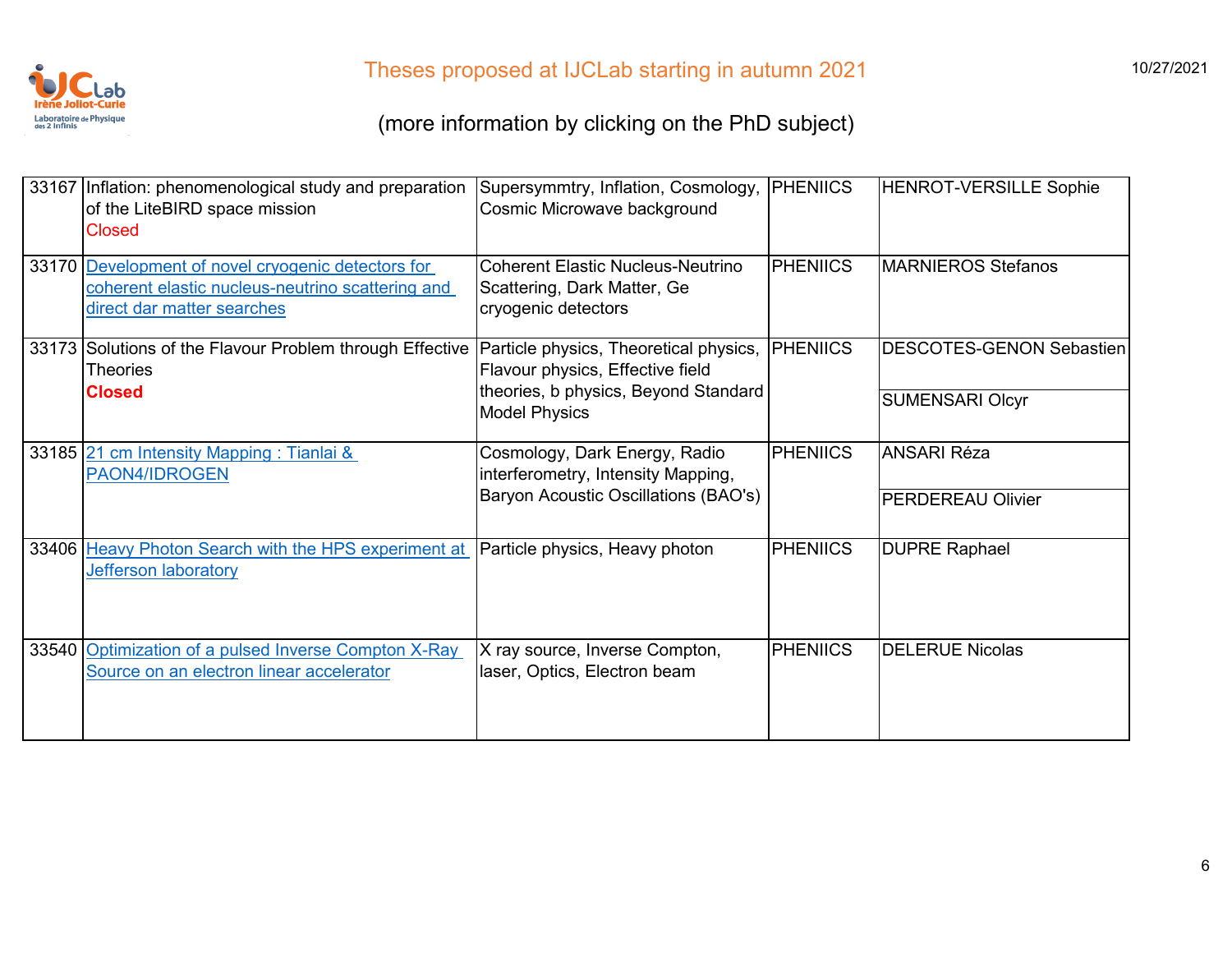

| 33681 Fundamental particle physics with the novel liquido LiquidO, neutrinos and rare decay<br><b>Closed</b>                                                | physics, neutrino detection and<br>instrumentation, fundamental particle<br>physics                                   | PHENIICS        | <b>CABRERA Anatael</b> |
|-------------------------------------------------------------------------------------------------------------------------------------------------------------|-----------------------------------------------------------------------------------------------------------------------|-----------------|------------------------|
| 33756 Nuclear industry technological innovation with the<br>novel liquido detection technology                                                              | D&D (Decontamination and<br>Decommissioning), Applied Particle<br>Physics, Radiation Detection and<br>Instrumentation | <b>PHENIICS</b> | <b>CABRERA Anatael</b> |
| 33978 Regulation system for the MYRRHA accelerator                                                                                                          | accelerator, superconductivity                                                                                        | PHENIICS        | <b>CHABOT Marin</b>    |
| 34304 Astronomie multi-messagers avec les detecteurs<br>d'ondes gravitationnelles LIGO-Virgo-KAGRA et                                                       | ondes gravitationnelles, sursauts<br>gamma, LIGO Virgo KAGRA, SVOM                                                    | <b>PHENIICS</b> | <b>ROBINET Florent</b> |
| les observations X du satellite SVOM                                                                                                                        |                                                                                                                       |                 | <b>DAL CANTON Tito</b> |
| 34328 Phénoménologie en physique des saveurs dédiée<br>à la recherche de signaux de physique des<br>particules au-delà du Modèle Standard.<br><b>Closed</b> | Phenomenology of particle physics of PHENIICS<br>flavour to search for signals beyond<br>the Standard Model           |                 | <b>KOU Emi</b>         |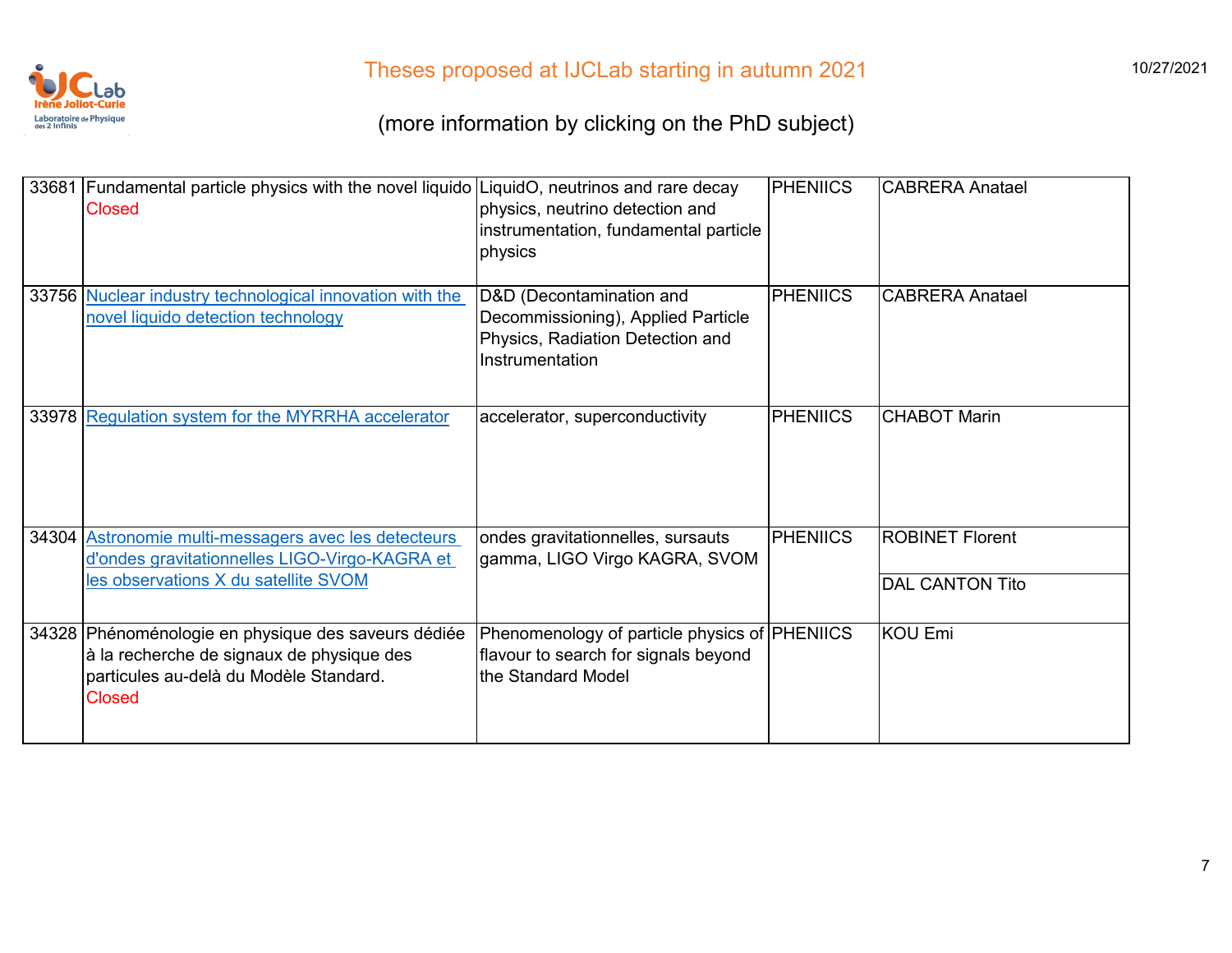

| 34740 Scenario of cluster formation in violent nuclear<br>processes: microscopic description as a function<br>of density and time                                                                  | dynamique nucléaire, modèles de<br>transport, processus stochastiques,<br>collisions d'ions lourds, clusters<br>nucléaires | PHENIICS        | <b>NAPOLITANI Paolo</b>   |
|----------------------------------------------------------------------------------------------------------------------------------------------------------------------------------------------------|----------------------------------------------------------------------------------------------------------------------------|-----------------|---------------------------|
| 35031 Study and mitigation of collective effects in the<br>transport of relativistic electron beams with high<br>peak current in single or multiple pass particle<br>accelerators<br><b>Closed</b> | accelerator, collective effects, laser<br>plasma accelerator, energy recovery<br>linac                                     | <b>PHENIICS</b> | <b>BRUNI Christelle</b>   |
| 35666 Manipulation study of ultrashort electron bunches<br>manipulation with a THz dielectric cavity                                                                                               | dielectric cavity, ultrashort electron<br>bunch, femtosecond bunch,                                                        | <b>PHENIICS</b> | <b>MARTINET Guillaume</b> |
|                                                                                                                                                                                                    | acceleration, compression, deviation                                                                                       |                 | <b>PUZO Patrick</b>       |
| 35730 Associated production of quarkonium with jets with Quarkonia, Jets, Monte-Carlo codes,<br>QCD corrections: towards an interface to general-<br>purpose Monte-Carlo codes<br><b>Closed</b>    | <b>QCD</b> corrections                                                                                                     | <b>PHENIICS</b> | LANSBERG Jean-Philippe    |
| 36042 Chemistry of graphite, magnesium and uranium in<br>molten hydroxides for waste treatment /                                                                                                   | Molten hydroxides, Analytical<br>chemistry, Metallic wastes, Nuclear                                                       | <b>PHENIICS</b> | <b>DELPECH Sylvie</b>     |
| conditioning operations                                                                                                                                                                            | energy                                                                                                                     |                 | <b>CANNES Céline</b>      |
| 36047 Machine learning for nuclear data in nuclear<br>astrophysics                                                                                                                                 | Machine learning, Equation of state,<br>Neutron star, Nucleosynthesis                                                      | <b>PHENIICS</b> | <b>KHAN Elias</b>         |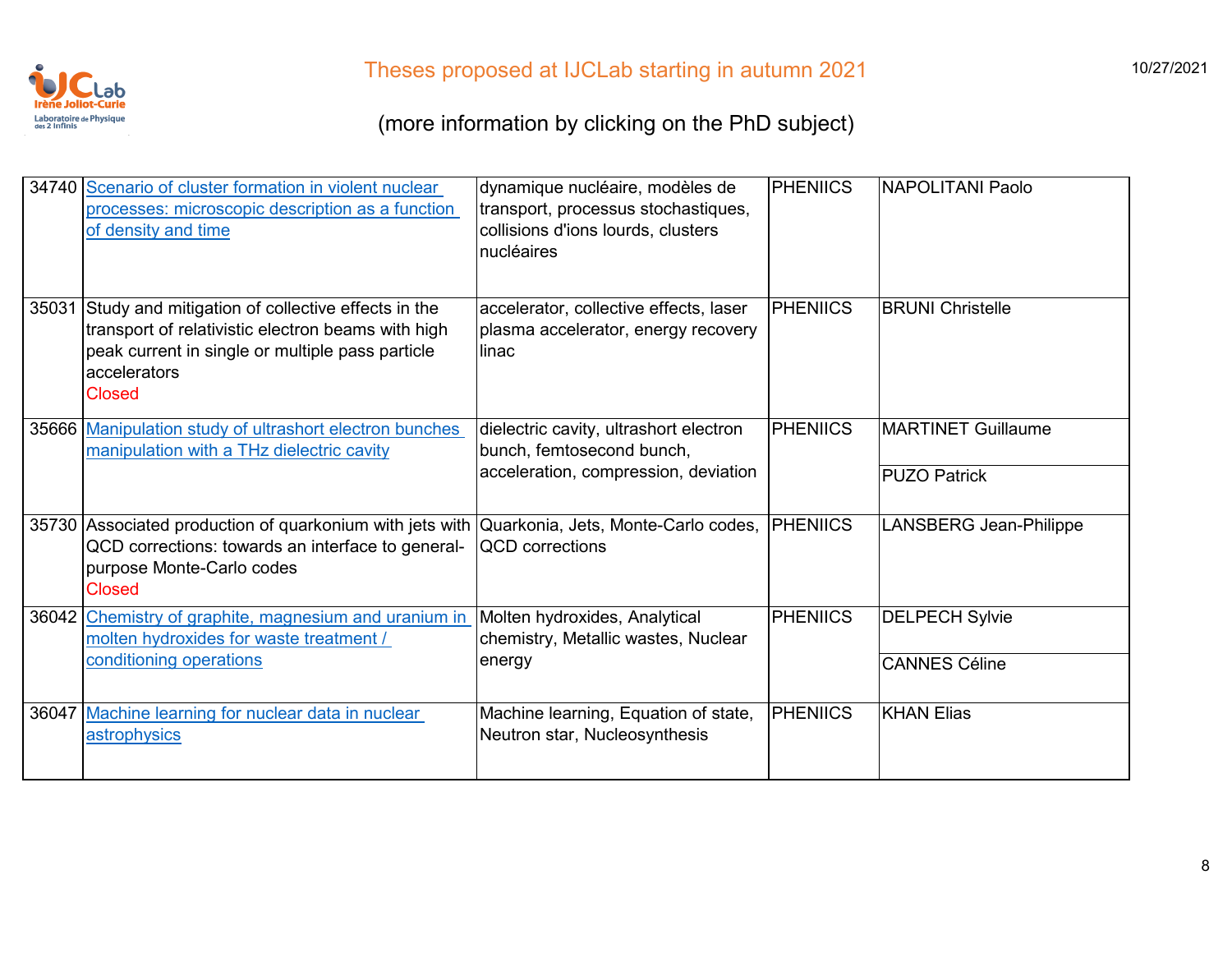

| 36111 Extragalactic gamma-ray astronomy and gamma-<br>ray cosmology with CTA<br><b>Closed</b>                                                                                                            | Astroparticle physics, High-energy<br>astrophysics                       | <b>PHENIICS</b> | <b>BITEAU Jonathan</b>                        |
|----------------------------------------------------------------------------------------------------------------------------------------------------------------------------------------------------------|--------------------------------------------------------------------------|-----------------|-----------------------------------------------|
| 36280 Application of Amplitude Analysis for heavy hadron Flavour Physics, Physics Beyond the PHENIICS<br>decays in search of new physics effects                                                         | <b>SM</b>                                                                |                 | <b>KOU Emi</b>                                |
| 36493 Modélisation des interfaces pour la résolution de<br>l'équation de Boltzmann : focus sur la remontée de coefficient<br>flux axiale dans les assemblages UOX et MOX<br>des réacteurs REP.<br>Closed | nuclear reactor physics, Diffusion                                       | <b>PHENIICS</b> | <b>DOLIGEZ Xavier</b>                         |
| 36615 Fine characterisation of Rubin/LSST photometric<br>redshifts and benefits of external complementary<br>data sets                                                                                   | Cosmology, Dark Energy,<br>photometric redshifts, LSST, Rubin            | <b>PHENIICS</b> | <b>ANSARI Réza</b><br>DAGORET-CAMPAGNE Sylvie |
|                                                                                                                                                                                                          |                                                                          |                 |                                               |
| 37343 Numerical optimization of laser-plasma injector                                                                                                                                                    | accelerator, laser plasma, numerical<br>simulation, particle in cell     | <b>PHENIICS</b> | <b>CASSOU Kevin</b>                           |
|                                                                                                                                                                                                          |                                                                          |                 | <b>KAZAMIAS Sophie</b>                        |
| 37412 Multi-messenger astronomy: scientific exploitation<br>of Vera Rubin Observatory and SVOM alert                                                                                                     | Astronomy, Big data, Transient sky,<br>Machine learning, Cloud computing | <b>PHENIICS</b> | <b>PELOTON Julien</b>                         |
| streams<br><b>Closed</b>                                                                                                                                                                                 |                                                                          |                 | <b>LEROY Nicolas</b>                          |